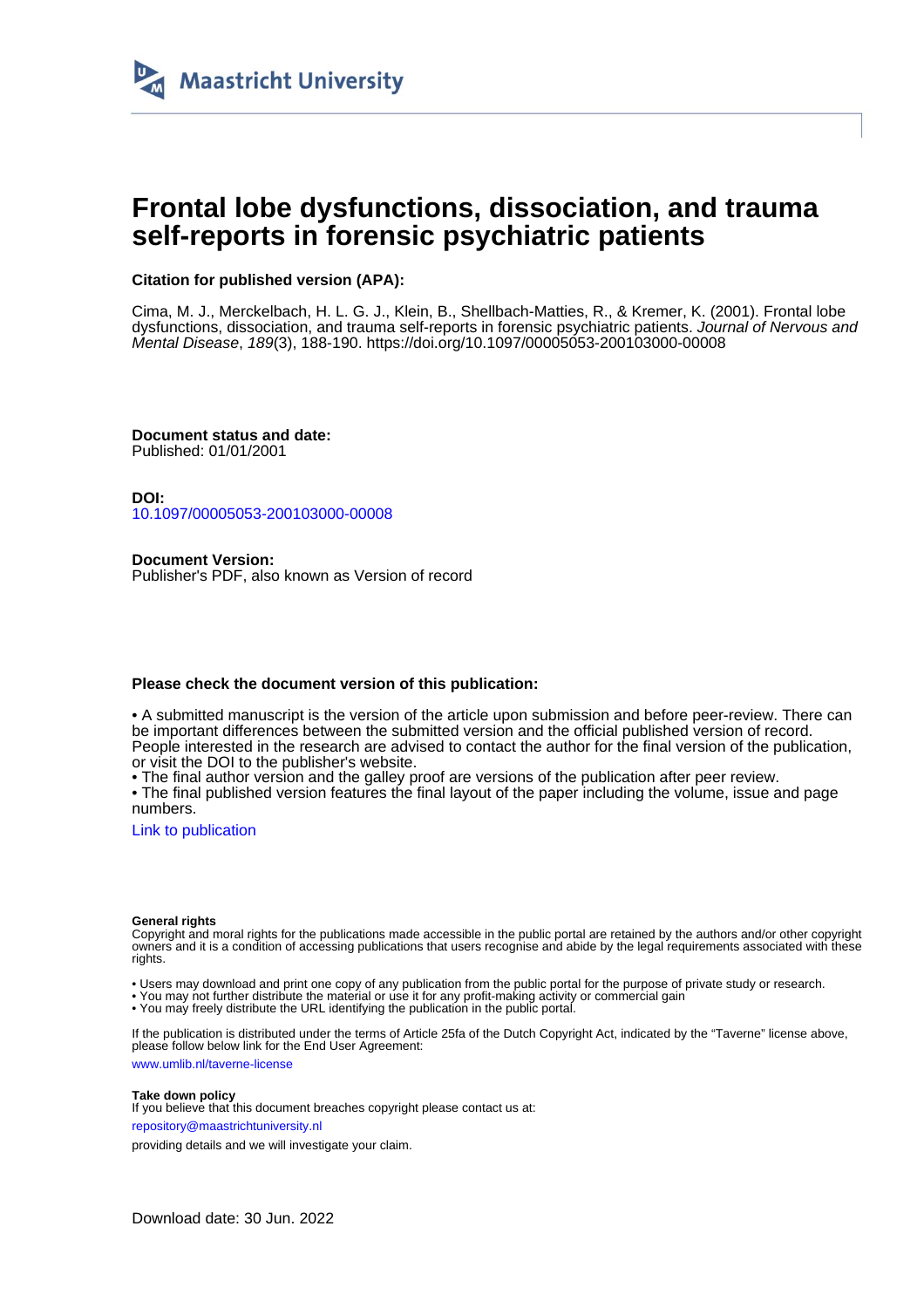## **Brief Reports**

# Frontal Lobe Dysfunctions, Dissociation, and Trauma Self-Reports in Forensic Psychiatric **Patients**

A recurrent finding in psychiatric research on dissociative symptoms is that these symptoms are more prevalent in female than in male psychiatric patients  $(e.g., Ross, 1997)$ . Some authors have argued that this skewed sex distribution is an artificial phenomenon (Putnam, 1989; Ross, 1997). They suggest that compared with women with dissociative symptoms, men with dissociative symptoms are more likely to engage in antisocial behavior and, therefore, are more likely to be found in correctional institutions than in psychiatric treatment facilities. There are, indeed, some indications that dissociative symptoms are quite common among male prison inmates. For example, Snow and associates (1996) noted that their sample of male inmates exhibited higher mean scores on the Dissociative Experiences Scale (DES: Bernstein and Putnam, 1986) than general population samples. Research in this domain is often guided by the more or less implicit assumption that dissociative symptoms in offenders and prison inmates must have a similar etiology as the dissociative symptoms seen in noncriminal psychiatric patients. Thus, it is often believed that in both populations, dissociative symptoms originate from traumatic childhood events  $(e.g., child sexual abuse)$ . With the possible exception of the small-scale study by Lewis and associates (1997), there have been no attempts to subject this assumption to empirical testing. Also, the possibility that dissociative symptoms of offenders and prison inmates may have a neurological background has been largely overlooked. Meanwhile, this possibility warrants systematic research. Germane to this issue are studies showing that frontal dysfunctions are intimately linked to violent behavior and dissociative states  $(e.g., Evans and Claycomb, 1999).$ 

The present study examined to what extent dissociative symptoms in a heterogeneous group of psychiatric prison inmates are associated with childhood trauma and/or frontal functioning. Information about the traumatic background of the patients was not only obtained by having the patients fill out a standardized self-report instrument of childhood trauma but also by having an independent and blind judge rating patients' records (see, for a similar procedure Sanders and Giolas, 1991). Patients also completed a measure on fantasy proneness. This information was obtained in order to evaluate whether fantasy proneness might contribute to the link between dissociation and self-reports of trauma (Merckelbach and Muris, in press).

## Methods

Patients. Participants were 30 male inmates of a German psychiatric correctional institute. Their mean age was 39 years (range: 19 to 66 years). Ten patients had committed murder, whereas the remaining patients were convicted for sexual offenses (14 patients), aggressive criminal acts (2 patients), fraud, arson, and/or exhibitionism (4 patients). As to their psychiatric diagnoses, a majority of the patients (23 patients: 77%) met the DSM-IV (American Psychiatric Association, 1994) criteria for one or more personality disorders, in particular disorders of the Cluster B type. The most common axis I diagnoses were sexual disorder (17 patients; 57%) and substance abuse (5 patients; 17%). Two patients had a diagnosis of schizophrenia (7%), and one patient suffered from obsessive-compulsive disorder (3%). Patients volunteered to participate in several test sessions.

Measures. During one test session, patients completed German versions of the 28-item Dissociative Experiences Scale (DES: Bernstein and Putnam, 1986; Cronbach's alpha  $= 0.88$ ), the 25-item Short Form of the Childhood Trauma Questionaire (CTQ; Bernstein et al., 1994; Cronbach's alpha  $= 0.68$ ), and the 25-item Creative Experiences Questionnaire (CEQ; Merckelbach et al., 2000), which is a measure of fantasy proneness. During a second session, patients were administered four tasks of The Behavioral Assessment of Dysexecutive Syndrome (BADS) test battery (Wilson et al., 1996). The following tasks were selected: the Rule Shift Cards test, which measures cognitive flexibility; the Key Search test, which provides an index of the ability to plan and monitor effective search strategies; the Temporal Judgment test, which measures reasoning about time durations; and the Zoo Map test, which measures the ability to plan a route. For each task, a profile score is given (with a maximum of 4 and a minimum of 0), and these can be summed to obtain a total score, with lower scores indicating poorer executive  $(i.e.,$  frontal) functioning. Completion of the four BADS tasks took about 1 hour.

Extensive hospital records of all 30 patients were available. Patients' records, including psychotherapists' notes and summaries of family background and social history, were subjected to close inspection to reach an independent assessment as to the traumatic background of each individual patient. Ratings were made by a therapist who was blind as to patients' DES or CTQ scores. Each childhood trauma category (i.e., physical abuse, emotional abuse, sexual abuse, emotional neglect, and physical neglect) was rated on a dichotomous scale  $(0 =$  indications for abuse/neglect absent;  $1 =$  indications for abuse/neglect present).

#### Results

Mean scores (and SDs) of the patients on the DES, CTQ, CEQ, and BADS were 33.5 (20.4), 62.1 (26.7), 9.0 (3.6), and 7.0 (2.7), respectively. Mean trauma rating based on hospital records was  $2.7$  (SD = 1.7). Note that the mean DES score of the patients was well above the population mean (mean  $=$ 11.6; SD = 10.6; Van IJzendoorn and Schuengel, 1996:  $t[1486]$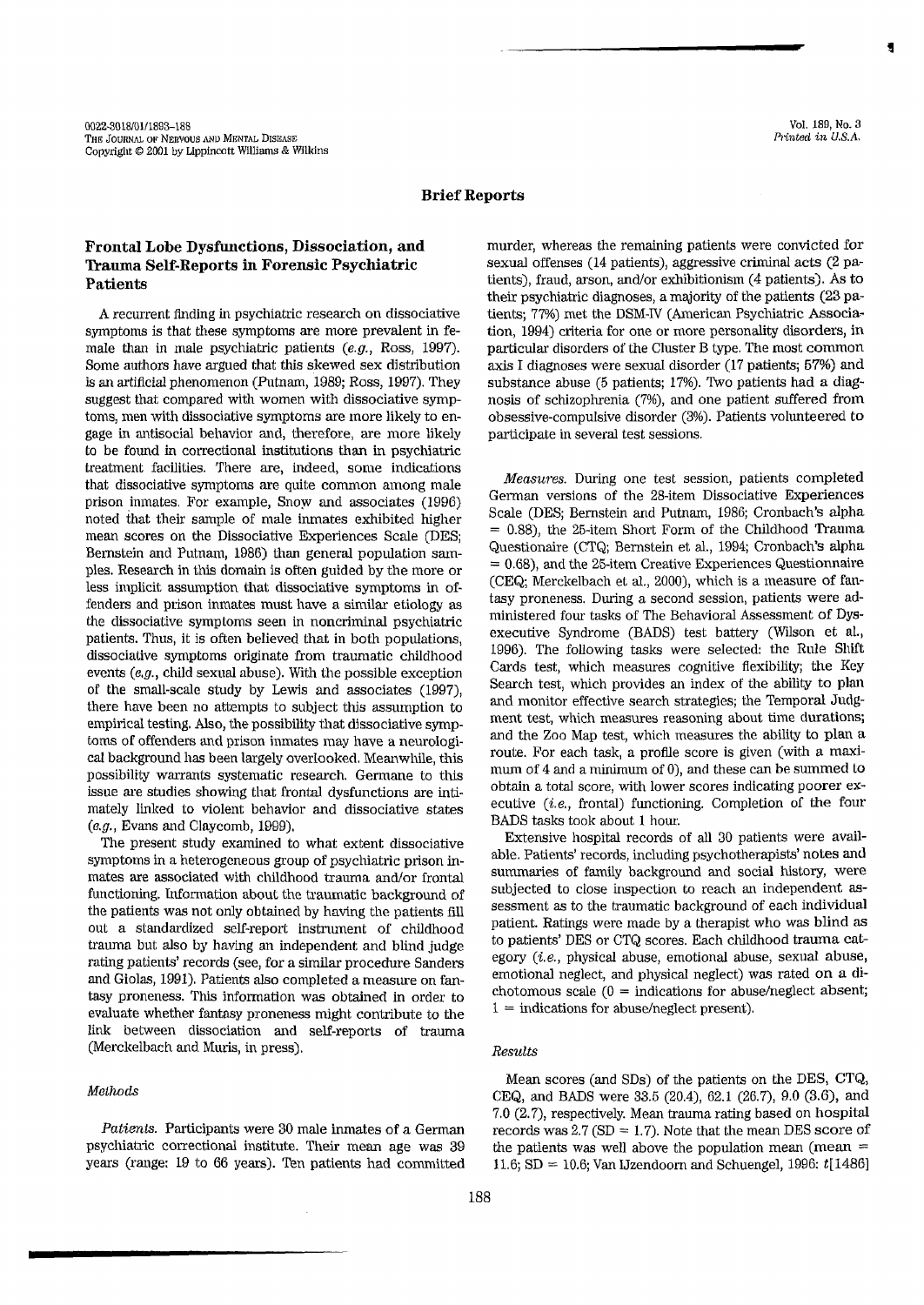#### **BRIEF REPORTS**

| TABLE 1                                                |      |  |
|--------------------------------------------------------|------|--|
| Pearson Correlations between Dissociation (DES), Self- |      |  |
| Reported Childhood Trauma (CTQ), Fantasy Proneness     |      |  |
| (CEQ), and Executive Performance (BADS) $(N = 30)$     |      |  |
| DES                                                    | CTQ. |  |

|             | פעט     | ∪ U    | لمحتات |
|-------------|---------|--------|--------|
| <b>CTQ</b>  | $-.07$  |        |        |
| CEQ         | $-.06$  | .25    |        |
| <b>BADS</b> | $-.39*$ | $.34*$ | .02    |
|             |         |        |        |

 $*<sub>p</sub> < .05$  (one-tailed).

 $= 10.9, p < .01$ , indicating high dissociation levels in our patient sample. Likewise, patients' CTQ scores were considerably higher than those reported for a sample of healthy young adults (mean = 36.8, SD = 7.4; Merckelbach et al.<sup>3</sup>:  $t[137] = 8.8, p < .01$ . Interestingly, there was a significant correlation between patients' CTQ scores and trauma ratings based on hospital charts ( $r = .53$ ,  $p < .01$ ). Mean score of the patients on fantasy proneness (CEQ) did not differ from the mean scores of normal participants reported in previous studies (e.g., mean = 8.3, SD = 4.2; Merckelbach et al., 2000:  $t[180]$  < 1.0, NS). Total BADS scores of our patients were significantly below that of the patient sample described by Wilson et al. (1996; mean = 8.9; SD = 4.8:  $t[106]$  = 2.1,  $p$  < .05). This suggests that our sample exhibited considerable executive  $(i.e.,$  frontal) deficits.

Table 1 shows Pearson product-moment correlations between the various psychometric measures. Note that DES scores were not related to self-reported childhood trauma on the CTQ. The correlation between DES and fantasy proneness (CEQ) did not attain significance. However, there was a significant association between DES and BADS performance: poorer performance on frontal tasks was found to be related to higher DES scores  $(r = -.39 \ p < .01)$ . In addition, BADS performance and CTQ were found to be related such that better frontal functioning was associated with more selfreports of childhood trauma on the CTQ. In passing, it should be noted that neither DES scores, nor fantasy proneness (CEQ) scores were linked to trauma ratings based on hospital charts ( $r = -.13$  and  $r = .07$ , respectively; both NS).

#### Discussion

The results of the current study can be summarized as follows. To begin with, in keeping with earlier work  $(e.g.,\text{ Bliss})$ and Larson, 1985; Snow et al., 1996), our study found heightened levels of dissociation in criminal offenders. Second, self-reports of childhood trauma as indexed by the CTQ were also quite common among the criminal offenders in our study. These self-reports correlated significantly with trauma ratings based on hospital charts. Third, in contrast to prevailing notions (e.g., Snow et al., 1996), neither self-reported childhood traumas nor trauma ratings based on hospital charts were linked to dissociative symptoms. Fourth, unlike previous studies (e.g., Merckelbach et al., 2000), no evidence was found to suggest that fantasy proneness (CEQ) contributes to dissociative symptoms or trauma self-reports.

Fifth, poor frontal functioning as indexed by the BADS was found to be linked to dissociative symptoms. Finally, a curious finding was the positive correlation between frontal functioning and self-reports of trauma. One way to interpret this is to argue that patients who exhibit frontal lobe dysfunctions are less able to provide articulate self-reports of childhood trauma. Note, however, that such a line of reasoning cannot account for the simultaneous absence of a trauma-dissociation and presence of a frontal dysfunctiondissociation link. If frontal deficits undermine self-reports of trauma, they should also interfere with self-reports of dissociative symptoms. This pattern should have increased the probability of detecting a trauma-dissociation connection, yet such a connection was not evident.

#### Conclusion

The current results support the view that dissociative symptoms might be quite common among male prison inmates  $(e.g., Ross, 1997)$ . However, they are difficult to reconcile with a simple version of the trauma-dissociation model according to which dissociative symptoms directly stem from traumatic childhood experiences  $(e.g.,)$  Snow et al., 1996). Rather they seem to suggest that in this particular group, dissociative symptoms might be related to frontal deficits. In more general terms, our results underline the importance of recent studies that sought to elucidate the neuropsychology of dissociative symptoms  $(e.g., Lipsanen et al.,$ 2000). Dissociation is thought to reflect an inability to integrate different psychological functions (e.g., memory, emotion, awareness;  $e.g.,$  Bernstein and Putnam, 1986). It may well be the case that not only a traumatic background, but also frontal deficits contribute to such an inability.

#### References

- American Psychiatric Association (1994) Diagnostic and statistical manual of mental disorders (4th ed). Washington, DC: Author.
- Bernstein DP, Fink L, Handelsman L, Fook J, Lovejoy M, Wenzel K, Saparetor E, Ruggiero J (1994) Initial reliability and validity of a new retrospective measure of child abuse and neglect. Am J Psychiatry 151:1132-1136.
- Bernstein EM, Putnam FW (1986) Development, reliability, and<br>validity of a dissociation scale. J Nerv Ment Dis 174: 727-735.
- Bliss EL, Larson EM (1985) Sexual criminality and hypnotizability. J Nerv Ment Dis 173:522-526
- Evans JR, Claycomb S (1999) Abnormal QEEG patterns associated with dissociation and violence. J Neurother 3:21--27.
- Lewis DO, Yeager CA, Swica Y, Pincus JH, Lewis M (1997) Objective documentation of child abuse and dissociation in 12 murderers with Dissociative Identity Disorder. Am J Psychiatry 154:1703-1710.
- Lipsanen T, Lauerma H, Peltola P, Kallio S (2000) Associations among dissociative experiences, handedness, and demographic variables in a nonclinical population. J Nerv Ment Dis 188:422-427
- Merckelbach H, Muris P (in press) The causal link between selfreported trauma and dissociation: A critical review. Behav Res Ther.
- Merckelbach H, Rassin E, Muris P (2000) Dissociation, schizotypy, and fantasy proneness in undergraduate students. J Nerv Ment Dis 188:428-431.
- Putnam FW (1989) Diagnosis and treatment of multiple personality disorder. New York: Guilford.

<sup>&</sup>lt;sup>3</sup> Merckelbach H. Horselenberg R. Schmidt H (submitted) Modelling the connection between self-reported trauma and dissociation in a student sample.